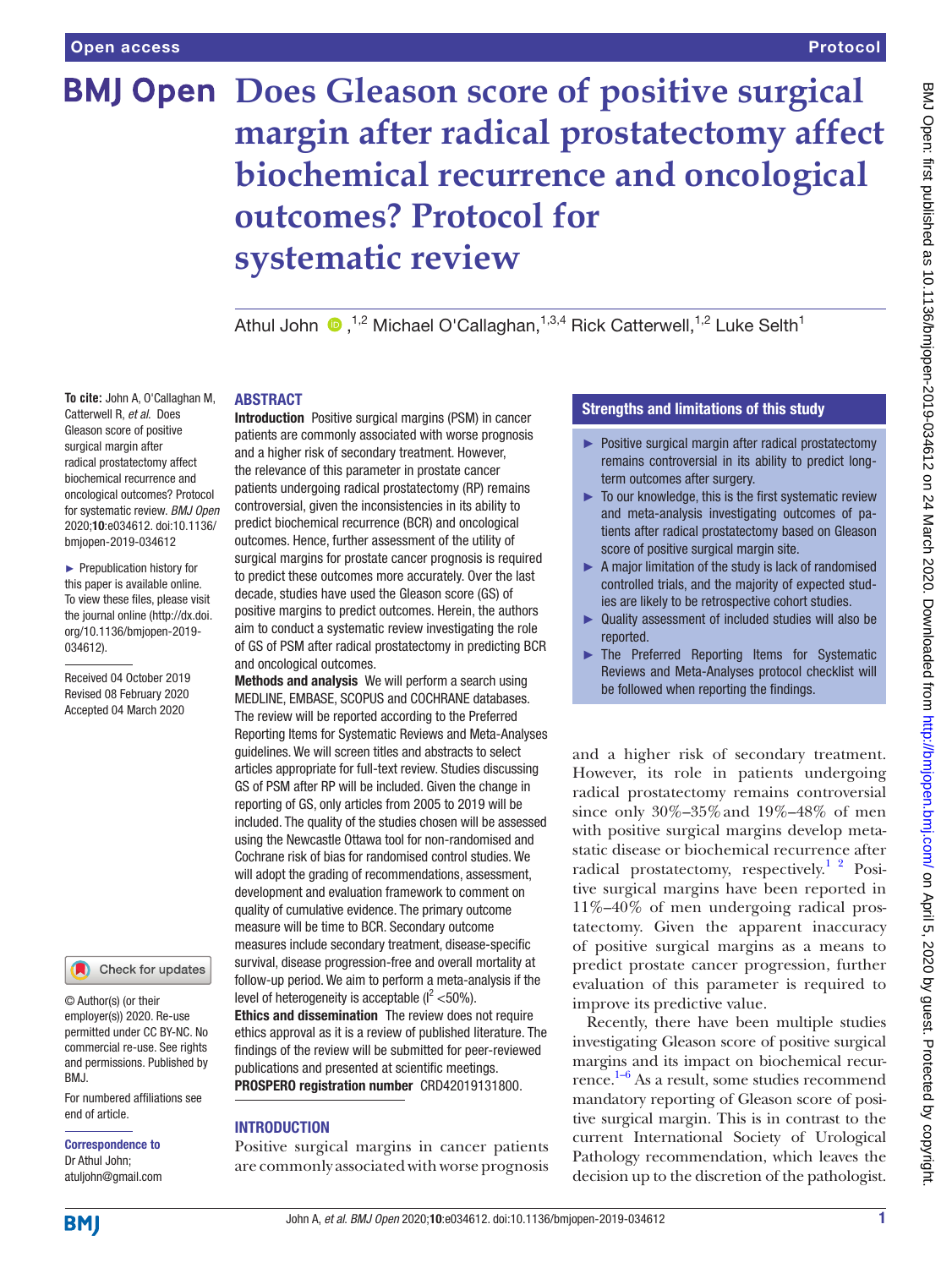## Open access

However, very few studies report oncological outcomes and the relationship between biochemical recurrence and long-term survival rates are still poorly defined. Hence, the authors aim to conduct a systematic review investigating the role of Gleason score of positive surgical margins after radical prostatectomy in predicting biochemical recurrence and oncological outcomes (eg, cancer-specific survival and all-cause survival). To the authors' knowledge, no systematic reviews have explored this topic previously.

#### Review question

In men who have positive surgical margins after radical prostatectomy, does a low Gleason score at the margin compared with a high Gleason score affect biochemical recurrence and long-term oncological outcomes?

# **OBJECTIVE**

To conduct a systematic review investigating the role of Gleason score at positive surgical margin site in men who have undergone radical prostatectomy for prostate cancer, in predicting biochemical recurrence and longterm oncological outcomes.

# **METHODS**

#### Eligibility criteria

The search strategy aims to find published studies exploring the role of Gleason score of positive surgical margins after radical prostatectomy in predicting biochemical recurrence and oncological outcomes. The review will consider all published studies, including metaanalysis and randomised controlled trials; however, we will also consider observational cohort studies and casecontrolled studies if level 1 evidence is not available.

Language will be restricted to English. Studies with men who underwent radical prostatectomy without reporting of Gleason score at positive surgical margin site will be

excluded. Grey literature, including conference abstracts and editorials, will be excluded.

#### Patient and public involvement

No patient involved.

# Information sources

The review will involve searching the MEDLINE, SCOPUS, EMBASE and COCHRANE databases. Given the change in Gleason reporting in 2005, the review will only include studies published between 1 January 2005 and 31 September 2019.<sup>[7](#page-3-1)</sup> A further comprehensive literature search will also involve examining reference lists of included studies identified from the search. Authors will be contacted if the published study does not contain sufficient details to extract data.

## Search strategy

The search strategy will be created with the assistance of health sciences librarians with previous expertise in conducting systematic searches. The search strategies will be modified to accommodate the requirements of different databases used for the search.

A draft of MEDLINE (OVID interface) search strategy is shown in [table](#page-1-0) 1.

#### **STUDY RECORDS**

#### Data management

A preformulated data extraction template will be used to keep track of information obtained from each study. Software including Covidence (Covidence systematic review software, Veritas Health Innovation, Melbourne, Australia) and EndNote X8.2 will be used to track studies included and excluded from the review. Covidence will also be used to assist with tracking the quality of assessment and extracted information. This data will be tabulated using Microsoft Excel (Redmond, Washington, USA).

<span id="page-1-0"></span>

| Search terms for MEDLINE<br>Table 1                                                                                                                                                                                                                                                                                                                                                                                                                                                                                                                                            |                                                                                                                                               |                                                                                                                                                                                                                                           |                                                                                                                                                                                                                                                                                                                                                                                                                                                                                                                                                                                                                                                                                |
|--------------------------------------------------------------------------------------------------------------------------------------------------------------------------------------------------------------------------------------------------------------------------------------------------------------------------------------------------------------------------------------------------------------------------------------------------------------------------------------------------------------------------------------------------------------------------------|-----------------------------------------------------------------------------------------------------------------------------------------------|-------------------------------------------------------------------------------------------------------------------------------------------------------------------------------------------------------------------------------------------|--------------------------------------------------------------------------------------------------------------------------------------------------------------------------------------------------------------------------------------------------------------------------------------------------------------------------------------------------------------------------------------------------------------------------------------------------------------------------------------------------------------------------------------------------------------------------------------------------------------------------------------------------------------------------------|
| Population                                                                                                                                                                                                                                                                                                                                                                                                                                                                                                                                                                     | <b>Intervention</b>                                                                                                                           | <b>Comparators</b>                                                                                                                                                                                                                        | <b>Outcomes</b>                                                                                                                                                                                                                                                                                                                                                                                                                                                                                                                                                                                                                                                                |
| Men with prostate cancer                                                                                                                                                                                                                                                                                                                                                                                                                                                                                                                                                       | <b>Radical prostatectomy</b>                                                                                                                  | Gleason score at positive<br>surgical margin site                                                                                                                                                                                         | Biochemical recurrence and oncological<br>outcomes                                                                                                                                                                                                                                                                                                                                                                                                                                                                                                                                                                                                                             |
| "prostatic neoplasms"[mh] OR<br>prostate neoplasm*[tiab] OR<br>prostatic neoplasm*[tiab] OR<br>cancers of the prostate [tiab] OR<br>cancer of the prostate [tiab] OR<br>adenocarcinoma of the prostate [tiab]<br>OR prostatic cancer*[tiab]<br>OR prostate cancer*[tiab] OR<br>prostate gland cancer*[tiab]<br>OR cancer of the prostate [tiab]<br>OR prostate tumour*[tiab] OR<br>prostatic tumour*[tiab] OR prostate<br>tumor*[tiab] OR prostatic tumor*[tiab]<br>OR tumors of the prostate*[tiab] OR<br>tumours of the prostate [tiab] OR<br>prostate adenocarcinoma*[tiab] | "prostatectomy"[mh] OR<br>prostatectomy*[tiab] OR<br>prostate removal[tiab]<br>OR resection of<br>prostate[tiab] OR<br>prostate surger*[tiab] | ((Gleason[tiab] OR<br>Gleeson[tiab]) AND (score[tiab]<br>OR status[tiab] OR grade[tiab]<br>OR grading[tiab] OR grade<br>group[tiab])) AND (Positive<br>surgical margin*[tiab] OR<br>margin[tiab] OR margin<br>status[tiab] OR PSM[tiab])) | Oncological outcome*[tiab] OR survival[tiab]<br>OR mortality[tiab] OR metastases[tiab]<br>OR metastasis[tiab] OR metastatic<br>recurrence*[tiab] OR biochemical<br>recurrence*[tiab] OR BCR[tiab] OR<br>biochemical failure*[tiab] OR biochemical<br>relapse*[tiab] OR biochemical freedom from<br>failure[tiab] OR disease progression[tiab]<br>OR clinical recurrence [tiab] OR clinical<br>progression[tiab] OR PSA failure[tiab] OR<br>PSA relapse[tiab] OR PSA recurrence[tiab]<br>OR relapse free survival [tiab] OR recurrence<br>free survival [tiab] OR local failure [tiab] OR<br>local failure[tiab] OR mortality rate[tiab] OR<br>prostate specific antigen*[tiab] |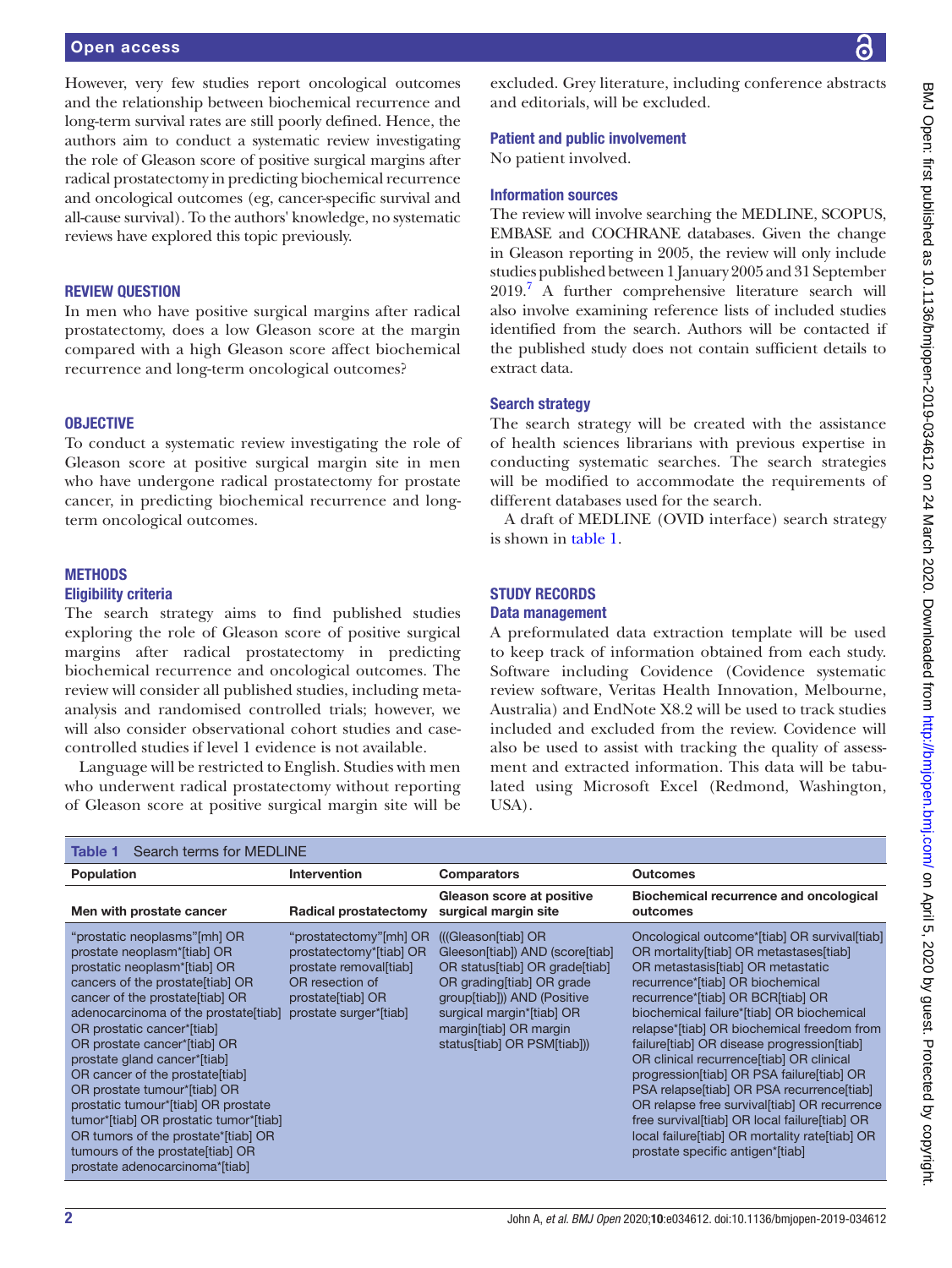# Data collection and selection process

A comprehensive search strategy aims to find published studies in various electronic databases, including the MEDLINE, SCOPUS, EMBASE and COCHRANE databases. Studies will be screened by two authors by titles and abstracts to determine if it is appropriate. Once screened, the full-text article will be retrieved. If inclusion criteria is fulfilled, it will be selected for the review. Hand searching of reference lists of the selected studies will also be conducted and be considered for inclusion based on inclusion criteria based on the same criteria. Any disagreements between authors will be discussed with a third reviewer. Once included, the authors aim to extract, tabulate and summarise details of the eligible studies.

## **DATA ITEMS**

Study characteristics to be extracted by the review include title, study design and type, financial supports, first authors, year study published, inclusion criteria, follow-up period and the period of enrolment for the study. Population characteristics include sample size, average age of men, year of surgery, age at diagnosis, body mass index and median postoperative follow-up. Intervention characteristics to be extracted type of procedure (robot-assisted, laparoscopic or open), year of surgery and additional interventions. Comparator characteristics include primary Gleason score at positive surgical margin, overall Gleason score at margin, Gleason grade group of specimen, Gleason grade group at margin, surgical margin length of invasion, Gleason score on biopsy, extent of margin, lobe of prostate cancer, location of margin, Extraprostatic extension, perineural invasion, lymphadenopathy, pT stage and Prostate Specific Antigen (PSA) at diagnosis. Outcome characteristics include biochemical recurrence, secondary treatment rate, survival postsurgery, number of individuals with metastasis and systemic progression at median/mean follow-up, systemic progression-free survival.

# Outcomes and prioritisation

The review will aim to extract and report following outcome measures in the following patterns.

#### Primary outcomes measure

Time to biochemical recurrence after radical prostatectomy. Biochemical recurrence is defined by two consecutive PSA values of  $>0.2$  ng/mL and rising.<sup>[8](#page-3-2)</sup> This is one of the main indicators used in clinical practise to commence secondary treatment and to commence assessment of metastatic spread.

#### Secondary outcome measures

Prostate cancer-related mortality. This is defined as death as a result of prostate cancer in the cohort. Given the chronicity prostate cancer, studies should look specifically at prostate cancer-related mortality rate to avoid other confounders which may also cause death in individuals involved in the cohort study. This may also be reported as an HR. This will be more beneficial than the overall survival rate.

#### Secondary treatment/intervention rate

The number of individuals who required additional treatment for prostate cancer such as Androgen deprivation therapy or external beam radiotherapy after the radical prostatectomy. This outcome is dependent on biochemical recurrence. Repeated treatments have been associated with worse comorbidities; hence, this outcome is important to establish so that patients can be counselled appropriately.

## Cancer-free survival at follow-up

Number of participants that are alive and have no biochemical recurrence at follow-up period of the study.

Metastasis free survival or systemic progression-free at follow-up

Number of participants that are alive have no evidence of prostate cancer metastasis or systemic progression at follow-up period of the study.

## Outcome follow-up periods

All mean and median follow-up period will be noted. Based on initial searches, studies are likely to have significant variability in the short-term and long-term follow-up periods. Studies with identical follow-up periods will be considered for a meta-analysis. If time-specific estimates are not provided, we hope to report HRs. The authors agree that a median follow-up of less than 12 months is inadequate in regards to detecting biochemical recurrence postradical prostatectomy.

#### Risk of bias in individual studies

The quality of the studies chosen would be assessed using the Newcastle Ottawa tool which is used for assessing the quality of non-randomised studies included in a systematic review by assessing domains such as selection of study groups, comparability of the groups and based on exposure or outcome of interest. Stars are awarded for each domain which allows the study to be graded into poor, fair or good quality.<sup>[9](#page-3-3)</sup> For randomised control trials, Cochrane risk of bias tools will be used to assess the bias. A funnel plot will be used to represent an assessment of publication bias.

## **DATA SYNTHESIS**

The authors aim to summarise the role of Gleason score of positive surgical margins after radical prostatectomy in predicting biochemical recurrence and long-term oncological outcomes. Cox proportional-HRs of both multivariate and univariate analysis data on primary and secondary outcomes would be extracted. This data will be presented as forest plots. The heterogeneity of the selected studies would be calculated using the  $I^2$  score. Meta-analysis will